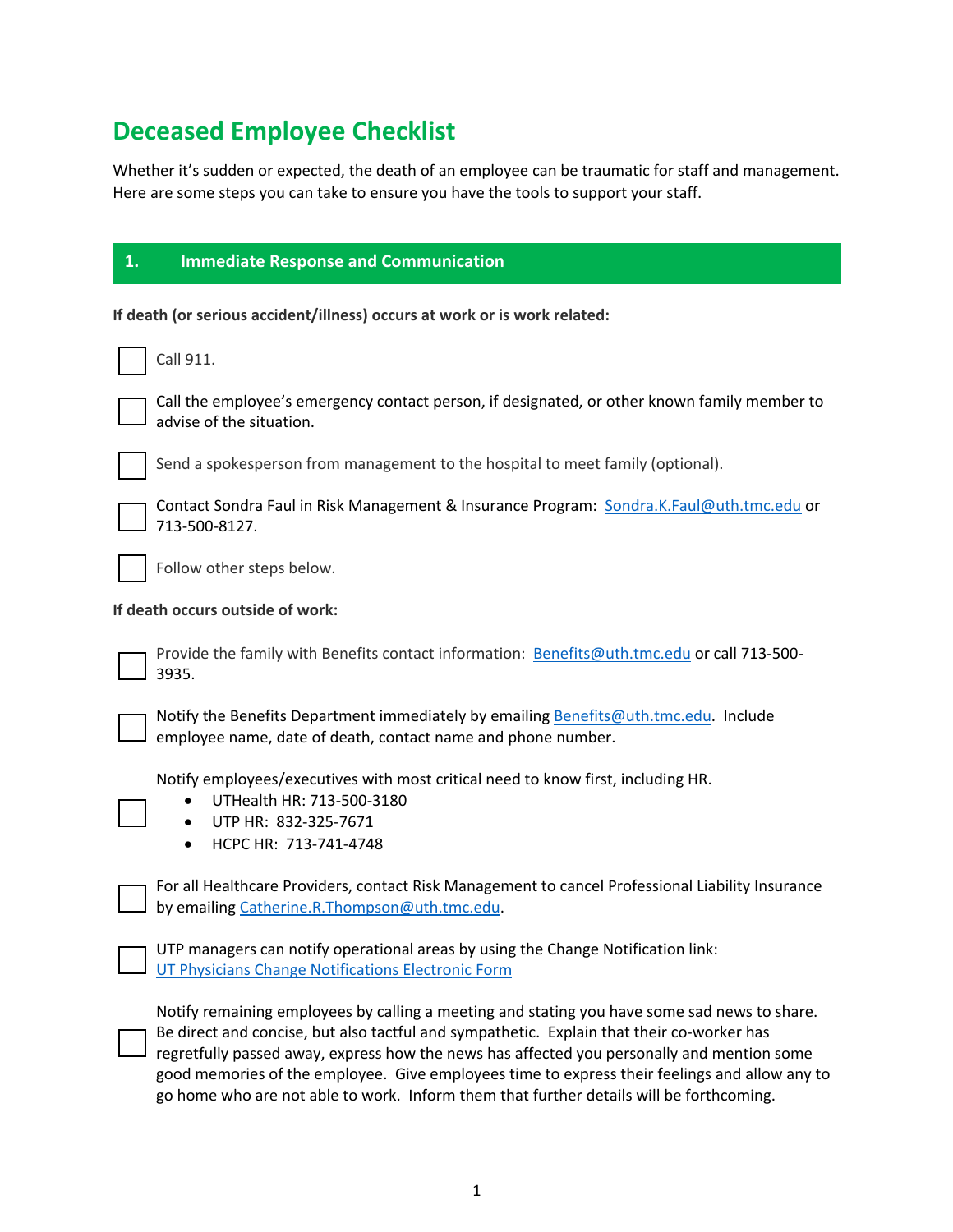| arrange grief counseling for employees through the EAP at 713-500-3327. Provide grieving |
|------------------------------------------------------------------------------------------|
| $\Box$ employees with time off as needed (immediately if they witnessed the death).      |

☐ Coordinate with Public Affairs by calling 713-500-3030 and follow internal policies and procedures for contact with the media.

Be sensitive to the family and ask for the name of a contact person who can provide funeral details when known. Provide the family with a departmental contact if the family representative is unavailable to return calls.

Inquire if the family would prefer flowers or a donation to a specific charity or organization in the employee's memory.

Designate an internal contact person for employees who have questions or concerns to prevent employees from contacting the family directly.

## **2. Handling Arrangements and Maintaining Operations**

Notify clients with direct relationships and reassign work as appropriate.

Arrange to redirect phone, voicemail, email and mail communications. Requests for email forwarding, email access and out of office messages should be sent to HRemployeerelations@uth.tmc.edu.

Cancel parking by contacting the Parking Office at Parking@uth.tmc.edu.

Begin employment termination processing by following normal procedures. Work with family representative to ensure all equipment, keys, credit cards, etc., are returned and security issues are addressed.

Complete employee's timesheet and then enter PASS transaction in PeopleSoft to terminate employment. Use Termination as *Action Code* and Death as *Reason Code*. If needed, enter PASS transaction to change reporting relationships and/or timekeeper

Have designated contact person keep track of all notes, flowers, etc., that arrive following the death so that they can be responded to and collected for the family. Photographing flower arrangements received is an option when the family has suggested donations in lieu of flowers

Arrange for packing and delivery of personal items (ask family how they want this handled). A close colleague or supervisor is best choice if family prefers not to be involved.